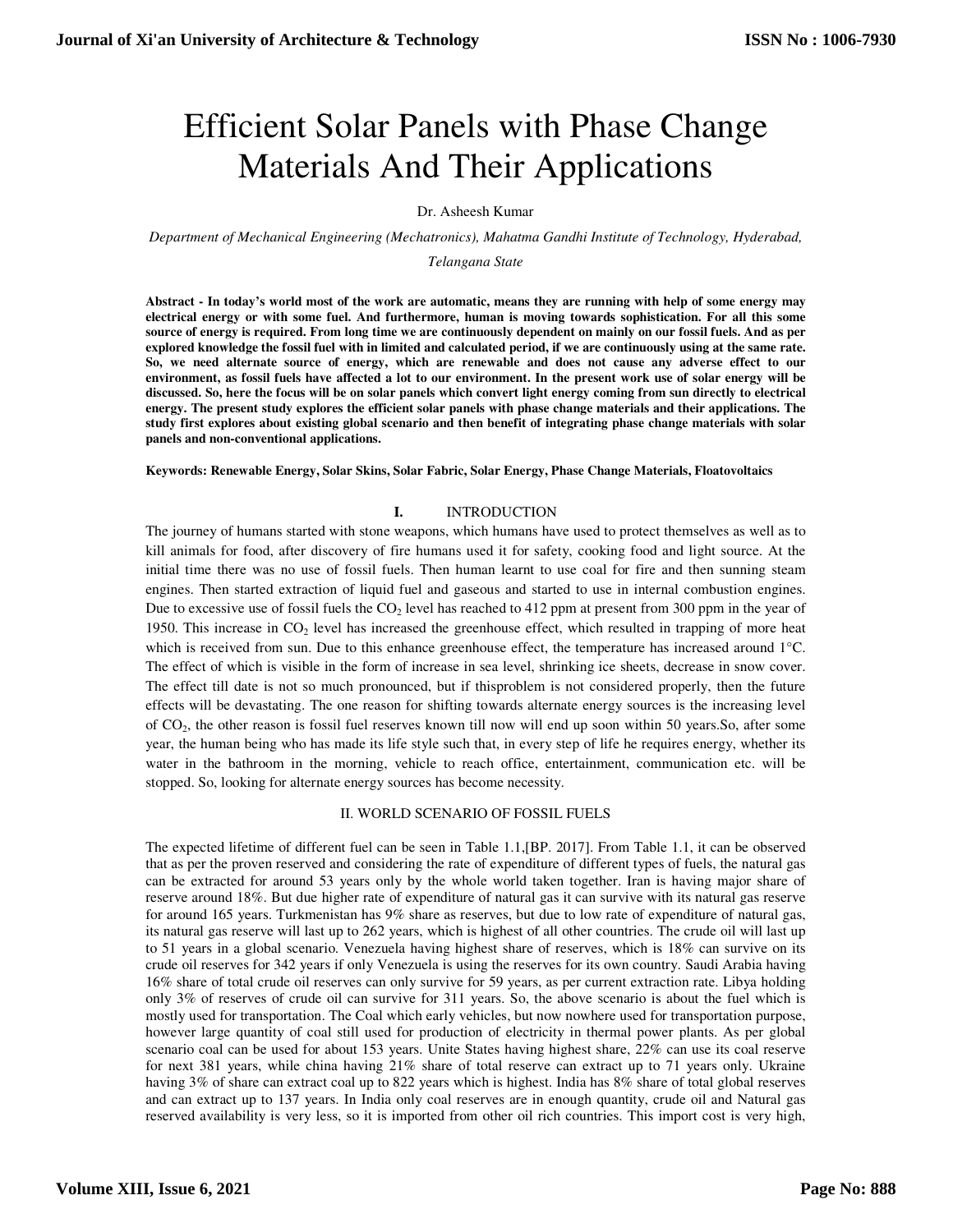and the oil prices are not in hands of our country. So, most of our energy needs are fulfilled by other countries. So, if buy some reason the country on which we dependent for our energy needs denies providing the crude oil, our country will stop, there will be no transportation, huge inflation may occur due to stopped transportation. This is just starting speculation; the result may be more devastating, and condition will become even worst with time. So, every countrymust think of alternate energy sources in which no specific country has ownership. Which is available to all in one or the other form[1]-[4].

| <b>Natural Gas</b> |                                                 |                          |                                     | Crude Oil  |                                                 |                          |                                     | Coal       |                                              |                           |                                     |
|--------------------|-------------------------------------------------|--------------------------|-------------------------------------|------------|-------------------------------------------------|--------------------------|-------------------------------------|------------|----------------------------------------------|---------------------------|-------------------------------------|
|                    |                                                 | 2016                     |                                     |            | 2016                                            |                          |                                     |            | 2016                                         |                           |                                     |
|                    | <b>Proved</b><br>reserves,<br>trillion<br>cubic | % of<br>world<br>reservs | years of<br>extraction<br>remaining |            | Proved<br>reserves,<br>thousand<br>mln. barrels | % of<br>world<br>reservs | years of<br>extraction<br>remaining |            | <b>Proved</b><br>Reserves,<br>mln.<br>tonnes | % of<br>world<br>reserves | years of<br>extraction<br>remaining |
|                    | metres                                          |                          |                                     | World      | 1,707                                           | 100                      | 51                                  | World      | 1,139,331                                    | 100                       | 153                                 |
| World              | 187                                             | 100                      | 53                                  | Venezuela  | 301                                             | 18                       | 342                                 | US         | 251,582                                      | 22                        | 381                                 |
| Iran               | 34                                              | 18                       | 165                                 | Saudi      |                                                 |                          |                                     | China      | 244,010                                      | 21                        | 72                                  |
| Russian            | 32                                              | 17                       | 56                                  | Arabia     | 266                                             | 16                       | 59                                  | Russian    | 160,364                                      | 14                        | 416                                 |
| Federation         |                                                 |                          |                                     | Canada     | 172                                             | 10                       | 105                                 | Federation |                                              |                           |                                     |
| Qatar              | 24                                              | 13                       | 134                                 | Iran       | 158                                             | 9                        | 94                                  | Australia  | 144,818                                      | 13                        | 294                                 |
| Turkmenistan       | 17                                              | 9                        | 262                                 | Iraq       | 153                                             | 9                        | 94                                  | India      | 94,769                                       | 8                         | 137                                 |
| <b>US</b>          | 9                                               | 5                        | 12                                  | Russian    |                                                 |                          |                                     | Germany    | 36,212                                       | 3                         | 206                                 |
| Saudi Arabia       | 8                                               | 5                        | 77                                  | Federation | 110                                             | 6                        | 27                                  | Ukraine    | 34,375                                       | 3                         | 822                                 |
| <b>UAE</b>         | 6                                               | 3                        | 98                                  | Kuwait     | 102                                             | 6                        | 88                                  | Kazakhstan | 25,605                                       | 2                         | 250                                 |
| Venezuela          | 6                                               | 3                        | 166                                 | UAE        | 98                                              | 6                        | 66                                  | Indonesia  | 25,573                                       | 2                         | 59                                  |
| China              | 5                                               | 3                        | 39                                  | Libya      | 48                                              | 3                        | 311                                 | Poland     | 24,161                                       | 2                         | 184                                 |

#### Table 1.Expected lifetime of Natural Gas, Crude Oil and Coal (BP 2017)

## III. RECENT DEVELOPMENTS

## *3.1Solar Energy*

The solar energy importance can be accessed with the fact that amount of sunlight in one day in one hour which is reachingthe earth is more than the requirement of one year at present.In one year,earth receives about 178,000 terawatt (TW) of solar energy which is around 15000 times what world consumes today.30% of solar energy is reflected by atmosphere back into the space, 50% ofsolar energy is absorbed by earth, 20% is used in hydrological cycle and 0.6% of solar energy is used in photosynthesis [5].

In earth human has learn to harness all types of renewable energy, here the discussion will be focused to harnessing solar energy by solar cell, which convert solar energy directly to electrical energy. Solar cell has good efficiency in lower temperature, but direct beam and diffuse radiation are continuously heating the solar cells which diminish the efficiency of solar cells. So, to restrict the solar cells from excessive heating, phase change materials are used [6]-[11].

## *3.2 Phase-change materials for solar panels*

High operating temperatures in solar panels induce a loss of efficiency. Now to maintain the temperature of solar panels the phase-change materials (PCM) is used, so that the temperature is close to ambient. In the study performed by Sophia Antipolis et. al., show that by adding a PCM on the solar panel at its back under a constant solar radiation of 1000W/m can maintain the solar panel's operating temperature under 40°C for 80 minutes [12].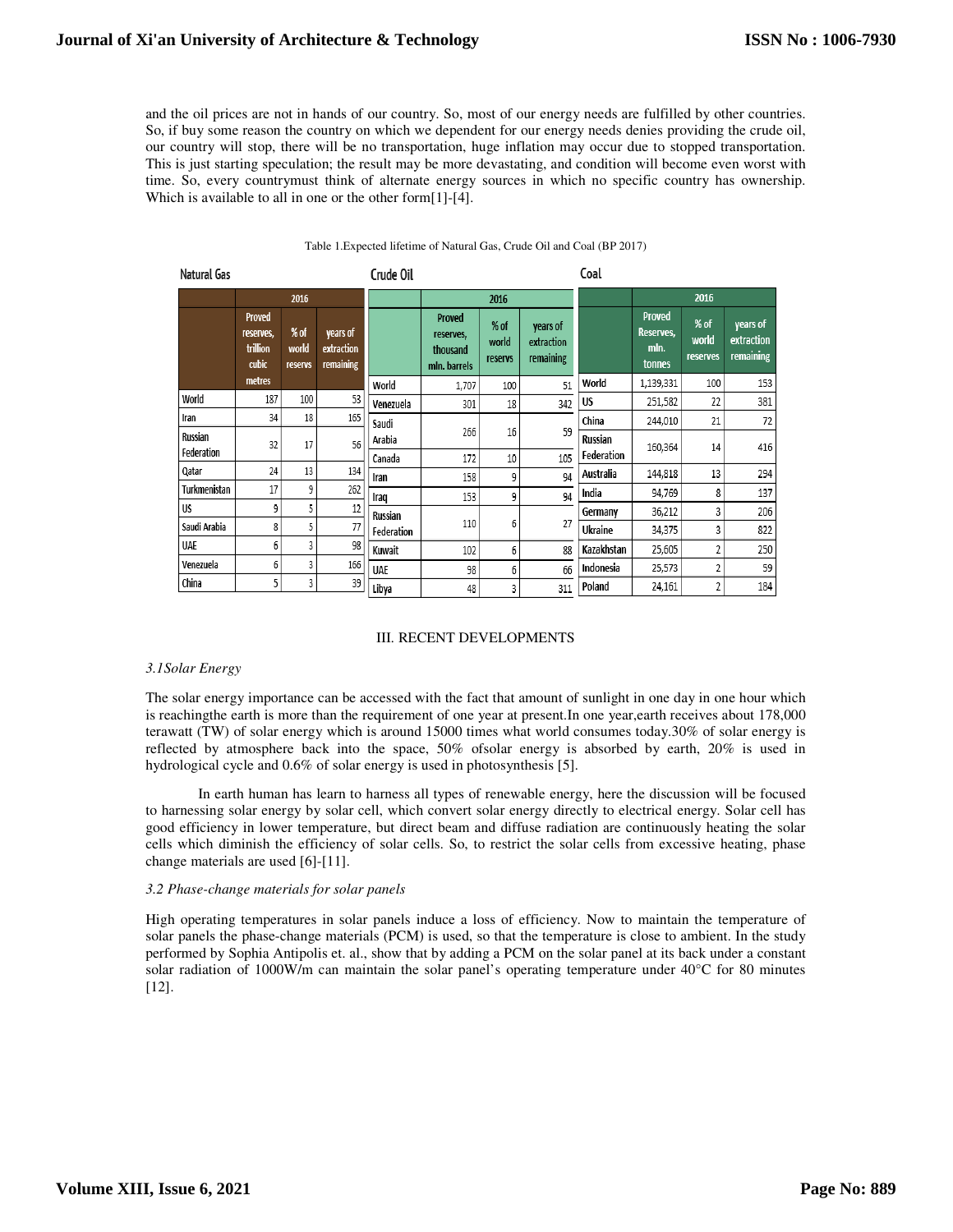

Figure 1. Phase Change Material stacking in solar cells [13]

The solar cells now adays not only mounted in roof but water bodies such as canal, sea surface referred as Floatovoltaics as shown in Figure 2. So, using the water surface save land cost and installation cost also less than land-based installations. And it has been observed that power production is 10% more due to cooling effect of water. This type of arrangement is helpful in reducing evaporation of water.



Figure 2. Floating solar farm layout[22]

Building-integrated photovoltaics as shown in Figure 3, is blended seamlessly into building architecture in the form of curtain walls, roofs, canopies, facades, and skylight systems. Building-integrated photovoltaics can be aesthetically appealing and made to fit with the building design.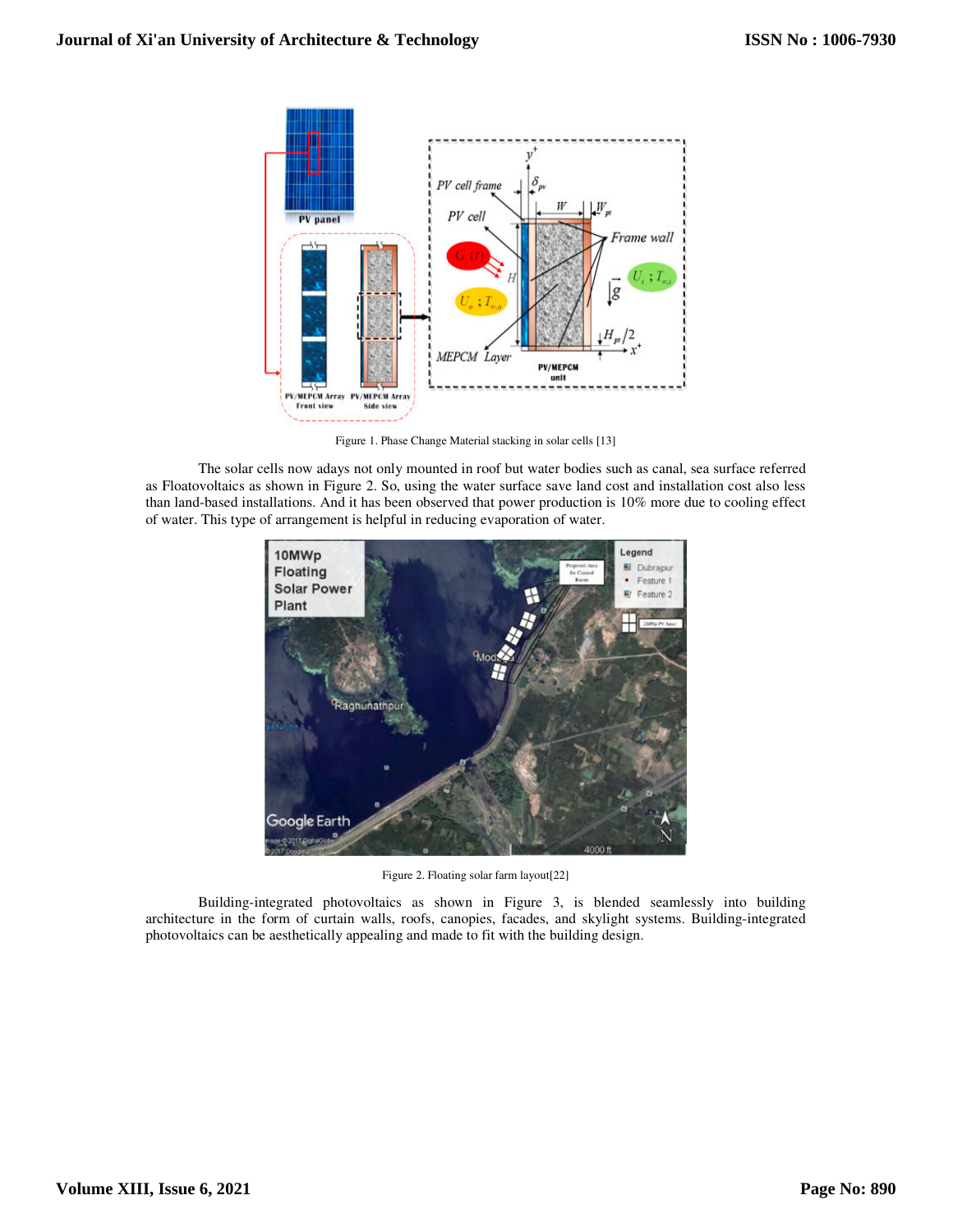

Figure 3. Building Integrated Photovoltaics [14]

Solar skins as shown in Figure 4,are also in development for integrating the designs into solar panel systems.High efficiency in solar thin-film skins is maintained due toselective light filtration. Solar skins provide solar energy and simultaneously displays the custom image.



Figure4. Solar skins used in roof-top solar panels [23]

Apart from the renewable energy sources (Solar energy) discussed above other renewable energy sources such as wind energy in which energy of wind is harnessed with the help of wind turbines, here off shore wind energy is having lot of potential as the wind is having no obstructions for many kilometers so it gains high velocity and the cost of land also is not issue [15].Other renewable energy is the Biomass from which biogas, ethanol and biodiesel can be produced for fuel [16]. Our water bodies like oceans also playing important role in providing renewable energy such as electricity production from Ocean Thermal Energy Conversion (OTEC), where temperature difference is utilized to generate electricity either by converting water to steam with the help of vacuum and then feeding steam to turbine, or using secondary fluid which boils at low temperature of25 degree Celsius such as Ammonia, to drive the turbine [17]. Other ocean energy is Tidal energy in which the tides caused due to gravitational attraction of earth moon and sun courses ocean water to rise and fall 2-2 times, means 2 high tides and two low tides every day, due to which it becomes very good reliable source of renewable energy as like wind and solar energy it is available every time, its availability will not depend on day and night. Tidal energy is produced by making small dam with turbine in which higher water level on either side is and lower water level on the other side is utilized to run turbine and generate electricity [20].